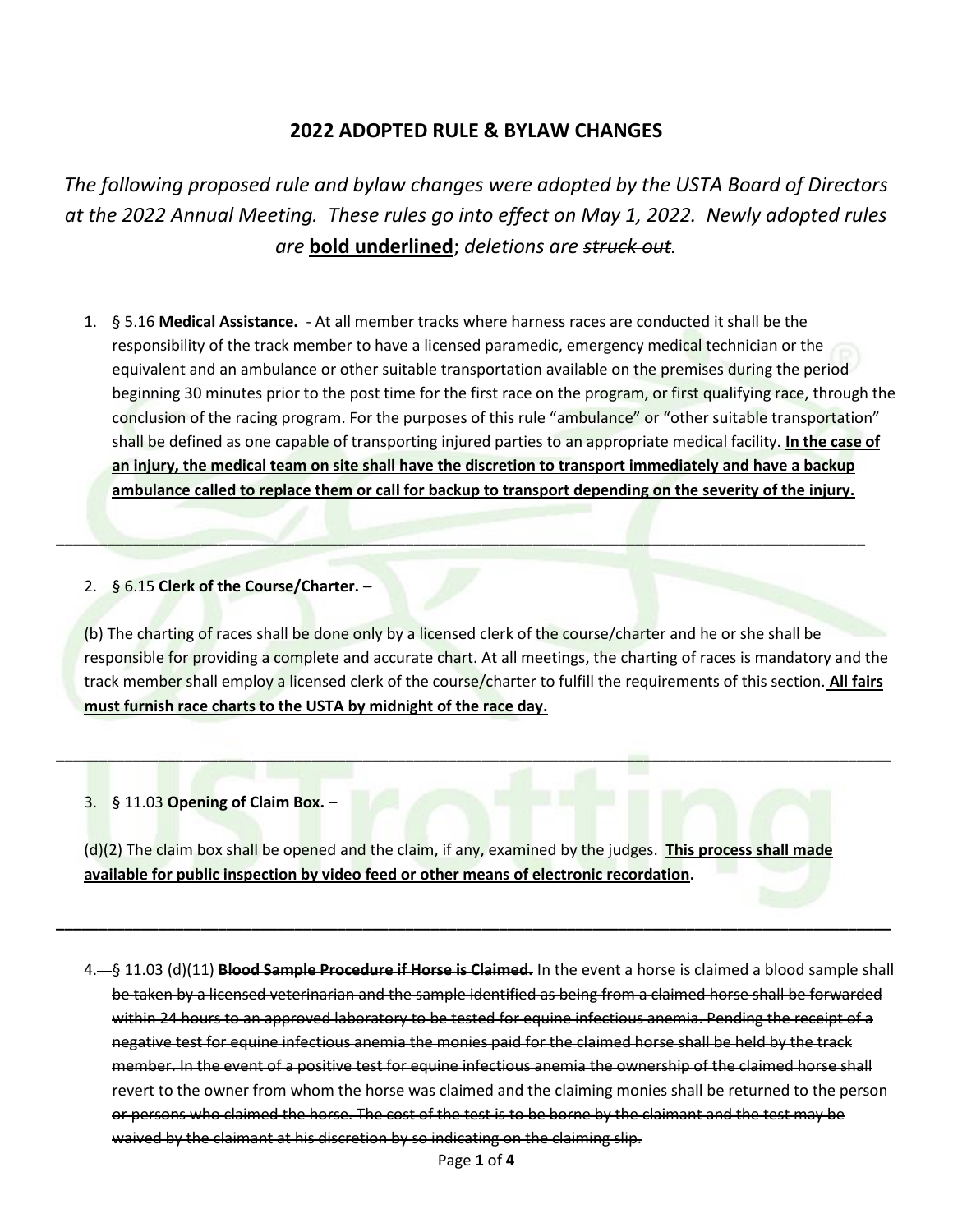5. § **11.11 Voidable Claim. If a horse, after starting in a race and being claimed, cannot walk off the track under its own power, the claimant or his/her trainer shall have one hour from off time of the race to void the claim with permission from the veterinarian and stewards.**

**\_\_\_\_\_\_\_\_\_\_\_\_\_\_\_\_\_\_\_\_\_\_\_\_\_\_\_\_\_\_\_\_\_\_\_\_\_\_\_\_\_\_\_\_\_\_\_\_\_\_\_\_\_\_\_\_\_\_\_\_\_\_\_\_\_\_\_\_\_\_\_\_\_\_\_\_\_\_\_\_\_\_\_\_\_\_\_\_\_\_\_\_\_\_\_\_\_\_**

**\_\_\_\_\_\_\_\_\_\_\_\_\_\_\_\_\_\_\_\_\_\_\_\_\_\_\_\_\_\_\_\_\_\_\_\_\_\_\_\_\_\_\_\_\_\_\_\_\_\_\_\_\_\_\_\_\_\_\_\_\_\_\_\_\_\_\_\_\_\_\_\_\_\_\_\_\_\_\_\_\_\_\_\_\_\_\_\_\_\_\_\_\_\_\_\_\_\_**

### 6. § **12.07 Date of Nomination Closing/Sustaining Payments Due. -**

(c) There shall be no conditions that call for payments in stakes or futurities to fall due after August 15th and before February 15th of the following year**, with the exception of supplemental payments. No stake or futurity shall become due prior to February 15th of any year.** 

(d) In early closing events no payment on two-year-olds shall become due prior to March **February** 15th excluding fairs and sire stakes.

(e) No more than two **three** sustaining payments on any horse of any age in any calendar year, with the exception of the starting fee, will be approved.

## 7. § *26.07 Names. -*

(c) Names of outstanding horses, **including winners of the Hambletonian, the Kentucky Futurity and the Little Brown Jug and their respective filly divisions,** may not be used again nor may they be used as a prefix or suffix unless the name is a part of the name of the sire or dam.

**\_\_\_\_\_\_\_\_\_\_\_\_\_\_\_\_\_\_\_\_\_\_\_\_\_\_\_\_\_\_\_\_\_\_\_\_\_\_\_\_\_\_\_\_\_\_\_\_\_\_\_\_\_\_\_\_\_\_\_\_\_\_\_\_\_\_\_\_\_\_\_\_\_\_\_\_\_\_\_\_\_\_\_\_\_\_\_\_\_\_\_\_\_\_\_\_\_**

### **ADOPTED BYLAW**

**\_\_\_\_\_\_\_\_\_\_\_\_\_\_\_\_\_\_\_\_\_\_\_\_\_\_\_\_\_\_\_\_\_\_\_\_\_\_\_\_\_\_\_\_\_\_\_\_\_\_\_\_\_\_\_\_\_\_\_\_\_\_\_\_\_\_\_\_\_\_\_\_\_\_\_\_\_\_\_\_\_\_\_\_\_\_\_\_\_\_\_\_\_\_\_\_\_**

§ **3.01 Annual District Meeting.** There shall be held within each district and sub-district 4A and sub-district 4B an annual meeting of the membership between the first day of October and the first day of February following.

(d) Order of Business. At the annual district meetings of the association, the chairman, or in the event of his/her absence or inability to serve, another director of the district shall preside, and the order of business shall be as follows:

- 1. Filing the proof of notice of meeting.
- 2. Reports of officers.
- 3. Reports of committees, if any.
- 4. Report of election committee.
- 5. Election of directors.
- 6. Miscellaneous business.

§ **4.01 District Membership Directors.** Membership elected directors shall be elected by the membership of each district at the annual meeting held in each of the districts for the expiring term on the **second Tuesday of December**.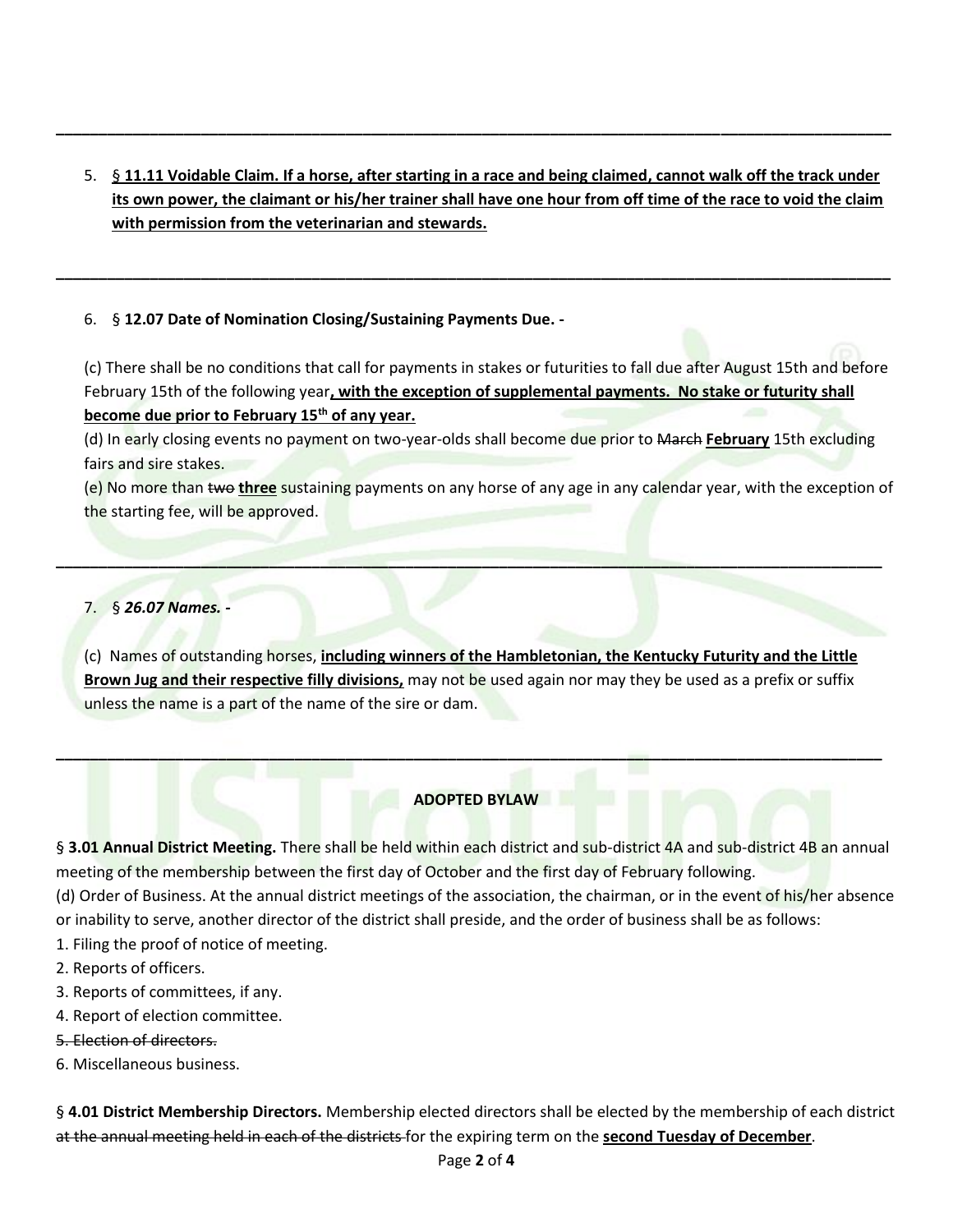§ **4.02 Election of Membership Directors.** Membership directors shall be elected as follows:

(a) **Nomination Petition Requirements**. Candidates for membership director other than incumbent membership director shall be made by filing a written petition signed by at least twenty-five (25) voting members from the district for which the person seeks to become a candidate to be filed at the main office of the association in Columbus, Ohio at least fifty (50) days before the election. In computing the fifty (50) day period, the day of filing shall be counted and the day of the district meeting excluded by **October 1st**.

Nominating petitions forwarded by mail shall be by registered mail return receipt requested and shall be considered filed as of the postmark date. All others shall be considered filed at the time they are actually received at the main office of the association.

(b) **Restriction Against Running in more than One District.** An individual can only run in one district at one time. (c) **Incumbent Director**. The incumbent membership director shall automatically become a candidate unless at least fifty

(50) days prior to said election he **or she** files a written declination at the office of the association by the last day of **September**.

(d) **Active Membership Requirement**. Any candidate for membership director must be an individual member of this association, and upon election, must maintain that membership throughout the term of office.

(e) **Official Ballot.** The association will then prepare an official ballot listing thereon all candidates for the position of membership director for any vacancy where there is a contest. Votes to be valid must be cast using the official ballot prepared by the association and returned in the official return envelope provided by the association. In the event there is not a contested election for the position of the membership director, the sole nominee shall be automatically elected. (f) **Publication of Deadline for Receipt of Ballot.** The dates of the mail ballot deadline and the certified public accounting firm to which the ballots must be sent shall be announced and communicated to the members electronically or by another method approved by the executive vice president. The **ballots shall be postmarked by the second Tuesday** deadline for receipt of ballots shall be four (4) days prior to the first Monday of December, unless otherwise established by the board of directors.

(g) **Voting Procedures by Member.** In order to vote, each member will complete the mail ballot by marking thereon his/her choice for director. The member will then place the ballot in the unmarked envelope furnished for that purpose, seal the envelope, place that envelope in the return address envelope furnished for that purpose, seal the return address envelope, and must affix their signature in the upper left-hand corner of the front of the return address envelope. The member will then mail the ballot to the office of an appointed and announced certified public accounting firm as designated by the board of directors. Ballots **postmarked by** received on the **date of election** fourth day prior to the district meeting and no later, shall be considered as received by the deadline.

1. **Voting in Person.** Where a member receives a ballot by mail and chooses not to vote by mail in accordance with the provisions of these bylaws said member may take said ballot to the annual district meeting and cast said ballot in person in accordance with the provisions of article 4.03(b) of the bylaws.

2. **Electronic Voting.** The association may also approve and offer a suitable means of voting electronically in an election of director, for those who wish to vote electronically.

(h) **Tabulation of Ballots**. The association shall appoint and announce a certified public accounting firm in Columbus, Ohio where the ballots will be held until after the four-day deadline, then opened and counted by the certified public accounting firm which will then certify the tabulated results in a sealed envelope to the **USTA Secretary** district chairman along with all those ballots that are questioned by the accounting firm and not counted in the tabulation furnished by said accounting firm. In the event a return address envelope is received by the certified public accounting